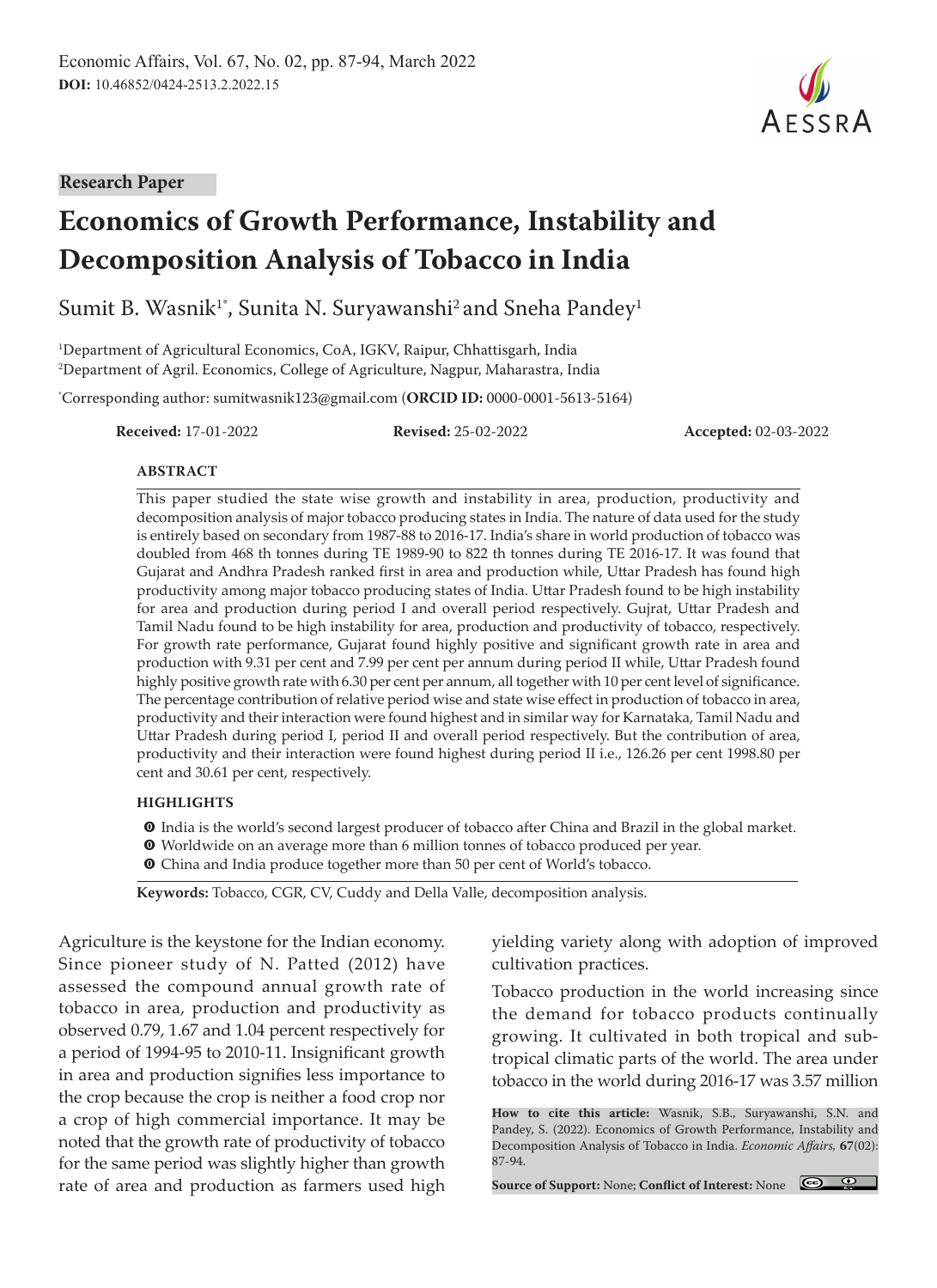ha with a production of 6.39 million tonnes and productivity of 1791.30 Kg/ha. (FAOSTAT, 2021).

Tobacco "*Golden Leaf*"' is one of the important commercial crops grown in India and being so it is vital to the economy. It provides employment directly and indirectly to 45.70 million people and contributed as much as  $\bar{\tau}$  22,737.07 crore as excise duty and  $\bar{\tau}$  5,975.08 crore in terms of foreign exchange to the National exchequer, during 2016- 17. India has a prominent place in the production of more than 0.80 million tonnes with average productivity of about 1470.17 Kg/ha and is being cultivated in an area of more than 0.40 million Ha (0.24% of country's total arable land) of tobacco in the world. India stands second in production and export of tobacco in the world. It produces different styles of FCV tobacco viz., cigarette tobacco, *bidi* tobacco, chewing tobacco, hookah tobacco,cheroot tobacco, cigar wrapper tobacco, cigarfiller tobacco, oriental tobacco, dark fire cured tobacco, etc., which vary in their physical and chemical characteristics under diverse climatic conditions (Tobacco Board, Annual Report, 2016-17). Even though, the cultivation of tobacco is spread all over the country, the commercial cultivation of tobacco is concentrated in states like Andhra Pradesh, Karnataka, Gujarat, Maharashtra, Bihar, Tamil Nadu and West Bengal. The present study was depicted to find out growth performance, instability and decomposition analysis of major tobacco producing states in India.

## **DATA AND METHODOLOGY**

This study is based on the secondary data collected for the period of 1987-88 to 2016-17 from the various official sources. The period of study was divided into three periods i.e., period I (from 1987-88 to 2001-02), period II (from 2002-03 to 2016-17) and overall period (1987-88 to 2016-17). The state wise growth, instability and contribution of area and productivity in production of tobacco was analyze by following statistical techniques.

## **(a) Growth rate analysis**

By taking time as the independent variables and the area, production, productivity and export volume and their respective values of the tobacco as the dependent variables, the compound growth rates were estimated by using following exponential growth function.

$$
Y=a\;b^t
$$

Where, *Y* = Area/Production/Productivity of tobacco in India, *t* = Time variable, *b* = Regression coefficient and *a* = Intercept.

The above equation can be written as, *log Y* = *log a* + *t log b*. The average annual compound growth rates '*r*' will be computed by using the following formula.

$$
CGR (r) = [Antilog (log b) - 1] \times 100
$$

#### **(b) Instability analysis**

The present study applies the Cuddy Della Valle Index and coefficient of variation (CV) for measuring the instability. Instability in tobacco is expected to hamper the process of economic development.

$$
CV\left(\%\right) = \frac{SD}{\overline{X}}
$$

Where,  $SD = Standard$  deviation,  $\overline{X} = Arithmetic$ mean and *CV* = Coefficient of variation.

Cuddy Della Valle index (CIDV) de-trends the given series by using coefficient of determination  $(R^2)$ which is a better measure to capture instability in agricultural production. A low value of this index indicates the low instability in farm production and vice-versa (Cuddy and Della Valle, 1978).

$$
CDVI\left(\%\right) = CV \times \sqrt{1 - \overline{R}^2}
$$

Where, *CV* is the coefficient of variation in percent, and  $R<sup>2</sup>$  is the coefficient of determination from time trend regression adjusted by the number of degrees of freedom.

## **(c) Decomposition analysis**

To measure the effect of area, productivity and their interaction towards increasing production of the crop concern, the relative contribution to the total output change measured by the decomposition analysis model as given below. Sharma and Subramanyam (1984) redeveloped the model and several research workers Kalamkar, (2003) and Jagannath *et al.* (2013) used this model and studied growth performance of crops on state. The method state that if  $A_0$ ,  $P_0$  and  $Y_0$ , respectively area,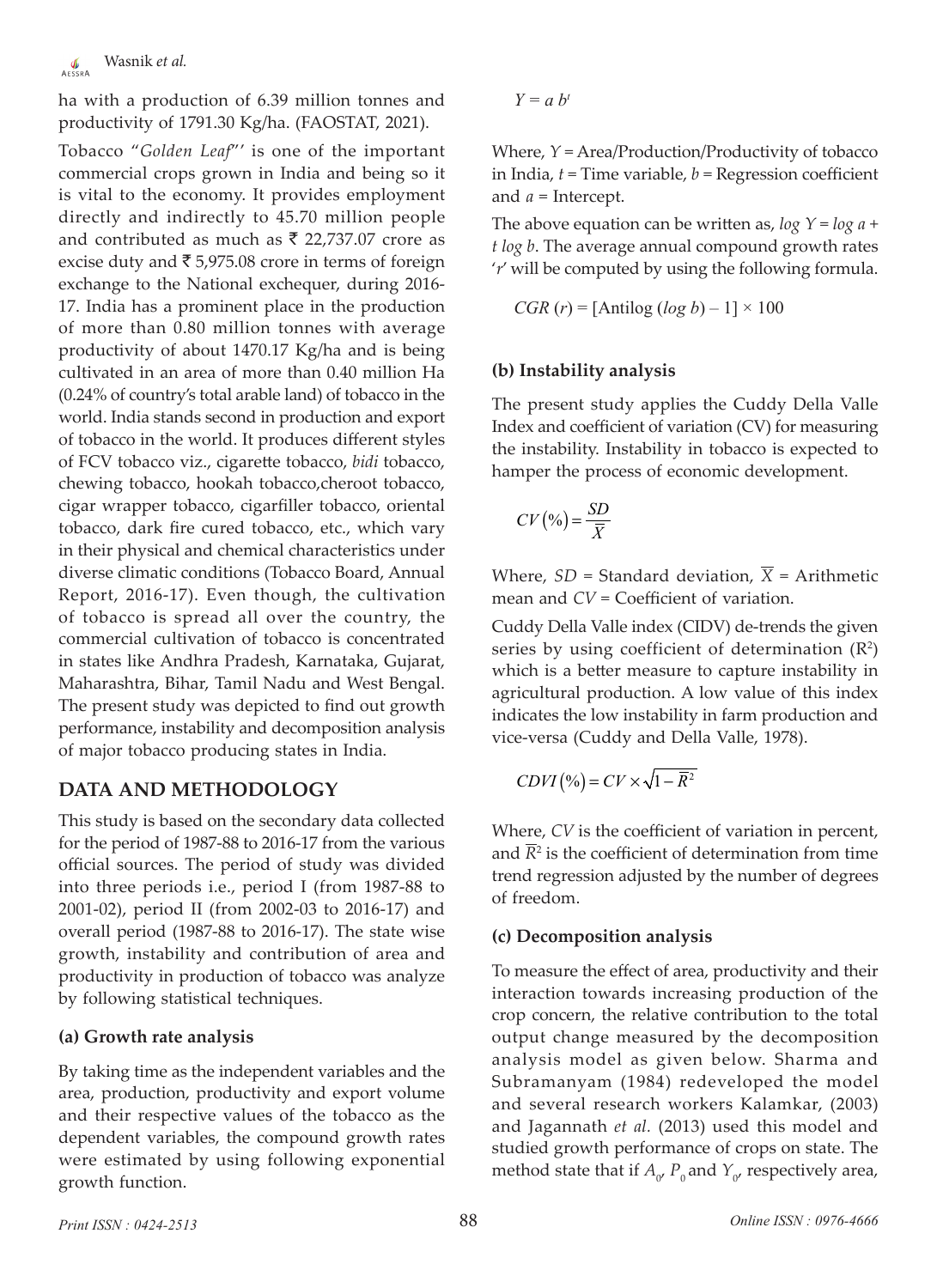production and productivity in base year and *An* ,  $P_n$  and  $Y_n$  are values of the respective variable in  $n<sup>th</sup>$  year item.

$$
Production = \frac{A_0 \Delta Y}{\Delta P} \times 100 + \frac{Y_0 \Delta A}{\Delta P} \times 100 + \frac{\Delta Y \Delta A}{\Delta P} \times 100
$$

Production = Productivity effect + Area effect + Interaction effect

Thus, the total change in production can be decomposed into three components viz., yield effect, area effect and the interaction effect due to change in yield and area.

#### **RESULTS AND DISCUSSION**

#### **Growth trends of Indian tobacco**

In India, during 30 years (1987-88 to 2016-17) of study period it was observed the average of area, production and productivity of tobacco i.e., 402.62 th Ha, 595.02 th tonnes and 1470.17 Kg/ ha, respectively. While, the area, production and productivity of tobacco in India were increase from 324 th ha, 359 th tonnes and 1108 Kg/ha during 1987-88 to 399.63 th Ha, 805.51 th tonnes and 2016 Kg/ha during 2016-17. Fig. 1 is the time series representation of indices in area, production and productivity of Indian tobacco to determine growth trend during year 1987-88 to 2016-17. The indices constructed using base year 1987-88. It is evident from the table 1 that highly fluctuating trend was observed in production latter it shows increasing trend from 2007-08. It was depicted that maximum change observed during 2016-17 in production and productivity while minimum change was observed during 2000-01 in both area and production.

Production performance which was calculated on triennium ending bases depicted from table 1 that the tobacco production of China was highest among other major contributing countries in the world. India's share of tobacco production in the world was increase from 468 Th tonnes during TE 1989-90 to 822 Th tonnes during TE 2016-17. The percentage share of India was 12.01 per cent of which worlds

**Table 1:** Production performance of major tobacco producing countries in the world

| Year       | China              | India             | <b>Brazil</b>     | <b>USA</b>       | Indonesia     | Other<br>countries | World tobacco Asia  |                    |
|------------|--------------------|-------------------|-------------------|------------------|---------------|--------------------|---------------------|--------------------|
| Rank       |                    | $\overline{2}$    | 3                 | 4                | 5             |                    |                     |                    |
| TE 1989-90 | 2523.35<br>(37.69) | 467.80<br>(6.99)  | 422.47<br>(6.31)  | 593.54<br>(8.87) | 103.53(1.55)  | 2583.67<br>(38.59) | 6694.35<br>(100.00) | 3963.59<br>(59.21) |
| TE 1996-97 | 2609.48<br>(38.92) | 575.93<br>(8.59)  | 484.06<br>(7.22)  | 660.96<br>(9.86) | 140.44 (2.09) | 2233.81<br>(33.32) | 6704.68<br>(100.00) | 4218.60<br>(62.92) |
| TE 2006-07 | 2614.48<br>(39.57) | 540.16<br>(8.18)  | 903.70<br>(13.68) | 340.92<br>(5.16) | 154.95 (2.35) | 2053.08<br>(31.07) | 6607.27<br>(100.00) | 4093.62<br>(61.96) |
| TE 2016-17 | 2750.34<br>(40.23) | 821.22<br>(12.01) | 802.41<br>(11.74) | 336.31<br>(4.92) | 172.27 (2.52) | 1954.02<br>(28.58) | 6836.56<br>(100.00) | 4443.71<br>(65.00) |

**Note:** *All figures in Thousand Tonnes except Figures in parentheses indicating percentage share to the world.* **Source:** *Author's calculation (TE-Triennium Ending) using FAOSTAT Official Data accessed on 1/11/2021.*



**Source:** *Author's calculation by using data from Agricultural Statistics at a Glance 2019 (Directorate of Economics & Statistics, DAC&FW) Govt. of India.*

**Fig. 1:** Growth trend in area, production, productivity of tobacco in India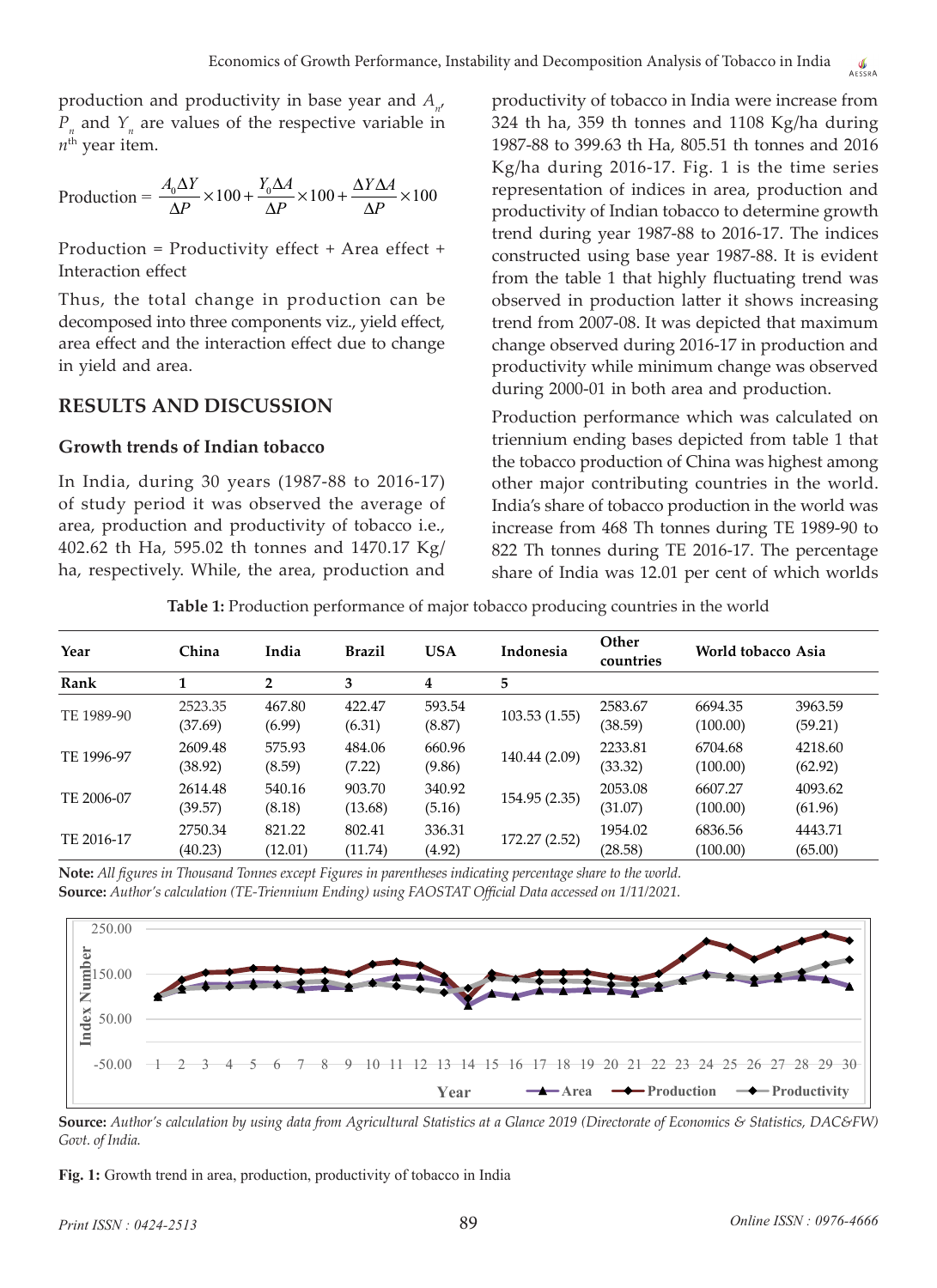production was 6836.56 th tonnes. It was also found that China and India share more than 50 per cent of tobacco production in the world. Similarly, Asia was highest contributor of world tobacco production which accounts share of 65 per cent during TE 2016- 17. It was due to China followed by India as their major share in the world. Hence, Asia found to be largest contributor of tobacco in the world.

#### **Growth and percentage share in area, production, productivity of tobacco**

From table 2, the growth share of tobacco in India as a whole was found increased from 371 Th Ha (TE 1989-90) to 439 Th Ha (TE 2016-17) in area, 467 Th tonnes (TE 1989-90) to 821 Th tonnes (TE 2016-17) in production and 1250 Kg/Ha (TE 1989-90) to 1876 Kg/Ha (TE 2016-17) in productivity. The percentage share of India's tobacco in area and production was found highest i.e., 11.62 per cent and 12.01 per cent respectively, while productivity of India and the world was 1876.67 Kg/Ha and 1808.13 Kg/Ha respectively, during TE 2016-17.

It was observed from the Table 3 that during 1987- 88 to 2016-17 Gujarat ranked first among the major Indian states in area with share of 40.45 per cent during TE 2016-17 while, Andhra Pradesh ranked first in production with share of 39.25 per cent during TE 2016-17, respectively. It was evident that Uttar Pradesh was observed high productivity state with 5821.66 Kg/Ha during TE 1996-97 among the

**Table 2:** Growth and share in area, production, productivity of tobacco in India and world

| Year       | India          | World            | India          | World                           | India                | World   |  |  |
|------------|----------------|------------------|----------------|---------------------------------|----------------------|---------|--|--|
|            |                | Area (000' Ha)   |                | <b>Production (000' Tonnes)</b> | Productivity (Kg/Ha) |         |  |  |
| TE 1989-90 | 371.37 (8.20)  | 4527.01 (100.00) | 467.80 (6.99)  | 6694.35 (100.00)                | 1250.00              | 1478.37 |  |  |
| TE 1996-97 | 402.67 (9.28)  | 4340.31 (100.00) | 575.93 (8.59)  | 6704.68 (100.00)                | 1428.33              | 1543.07 |  |  |
| TE 2006-07 | 369.27 (9.47)  | 3897.87 (100.00) | 540.16 (8.18)  | 6607.27 (100.00)                | 1462.67              | 1695.23 |  |  |
| TE 2016-17 | 439.28 (11.62) | 3779.96 (100.00) | 821.22 (12.01) | 6836.56 (100.00)                | 1876.67              | 1808.13 |  |  |

**Note:** *Figures in parentheses indicating percentage share to the World production.*

**Source:** *Author's calculation by using data from Agricultural Statistics at a Glance 2019, Directorate of Economics & Statistics (DAC&FW) Govt. of India and FAOSTAT accessed on 1/11/2021.*

| Year/States                     | Andhra Pradesh | Gujarat                      | Karnataka            | Tamil Nadu      | Uttar<br>Pradesh            | <b>Other States India</b> |                 |  |  |
|---------------------------------|----------------|------------------------------|----------------------|-----------------|-----------------------------|---------------------------|-----------------|--|--|
|                                 |                |                              |                      | Area ('000' Ha) |                             |                           |                 |  |  |
| TE 1989-90                      | 145.00 (39.04) | 94.57 (25.46)                | 46.57 (12.54)        | 6.70(1.80)      | 14.60 (3.93)                | 63.93 (17.22)             | 371.37 (100.00) |  |  |
| TE 1996-97                      | 159.17 (39.53) | 101.37(25.17)                | 58.43 (14.51)        | 8.77(2.18)      | 14.93 (3.71)                | 60.00 (14.90)             | 402.67 (100.00) |  |  |
| TE 2006-07                      | 131.17 (35.52) | 71.30 (19.31)                | 98.33 (26.63)        | 4.90(1.33)      | 21.73 (5.89)                | 41.84 (11.33)             | 369.27 (100.00) |  |  |
| TE 2016-17                      | 105.00 (23.95) | 177.00 (40.45) 89.33 (20.45) |                      | 1.80(0.50)      | 29.00 (6.75)                | 34.52 (7.90)              | 439.28 (100.00) |  |  |
| <b>Production (000' Tonnes)</b> |                |                              |                      |                 |                             |                           |                 |  |  |
| TE 1989-90                      | 169.57 (36.25) | 151.97 (32.49) 34.23 (7.32)  |                      | 8.50 (1.82)     | 44.07 (9.42)                | 59.47 (12.71)             | 467.80 (100.00) |  |  |
| TE 1996-97                      | 187.07 (32.48) | 188.00 (32.64) 56.50 (9.81)  |                      | 16.37 (2.84)    | 87.33 (15.16)               | 40.67(7.06)               | 575.93 (100.00) |  |  |
| TE 2006-07                      | 191.83 (35.51) | 113.90 (21.09) 56.67 (10.49) |                      | 7.47(1.38)      | 121.83 (22.56)              | 48.46 (8.97)              | 540.16 (100.00) |  |  |
| TE 2016-17                      | 322.33 (39.25) | 241.00 (29.35) 68.17 (8.30)  |                      | 8.33 (1.01)     | 123.67 (15.06) 57.72 (7.03) |                           | 821.22 (100.00) |  |  |
|                                 |                |                              | Productivity (Kg/Ha) |                 |                             |                           |                 |  |  |
| TE 1989-90                      | 1156.67        | 1396.33                      | 735.00               | 1300.33         | 2997.33                     | 930.40                    | 1250.00         |  |  |
| TE 1996-97                      | 1176.04        | 1853.23                      | 984.47               | 1946.54         | 5821.66                     | 724.12                    | 1428.33         |  |  |
| TE 2006-07                      | 1462.00        | 1597.00                      | 580.67               | 1523.00         | 5619.67                     | 1158.23                   | 1462.67         |  |  |
| TE 2016-17                      | 3286.67        | 1372.33                      | 763.33               | 2974.67         | 4165.67                     | 4921.94                   | 1876.67         |  |  |

**Table 3:** Growth and share of major states in area, production, productivity of tobacco in India

**Note:** *Figures in parentheses indicating percentage share to the India.*

**Source:** *Author's calculation by using official data from Agricultural Statistics at a Glance 2019, Directorate of Economics & Statistics (DAC&FW) Govt. of India.*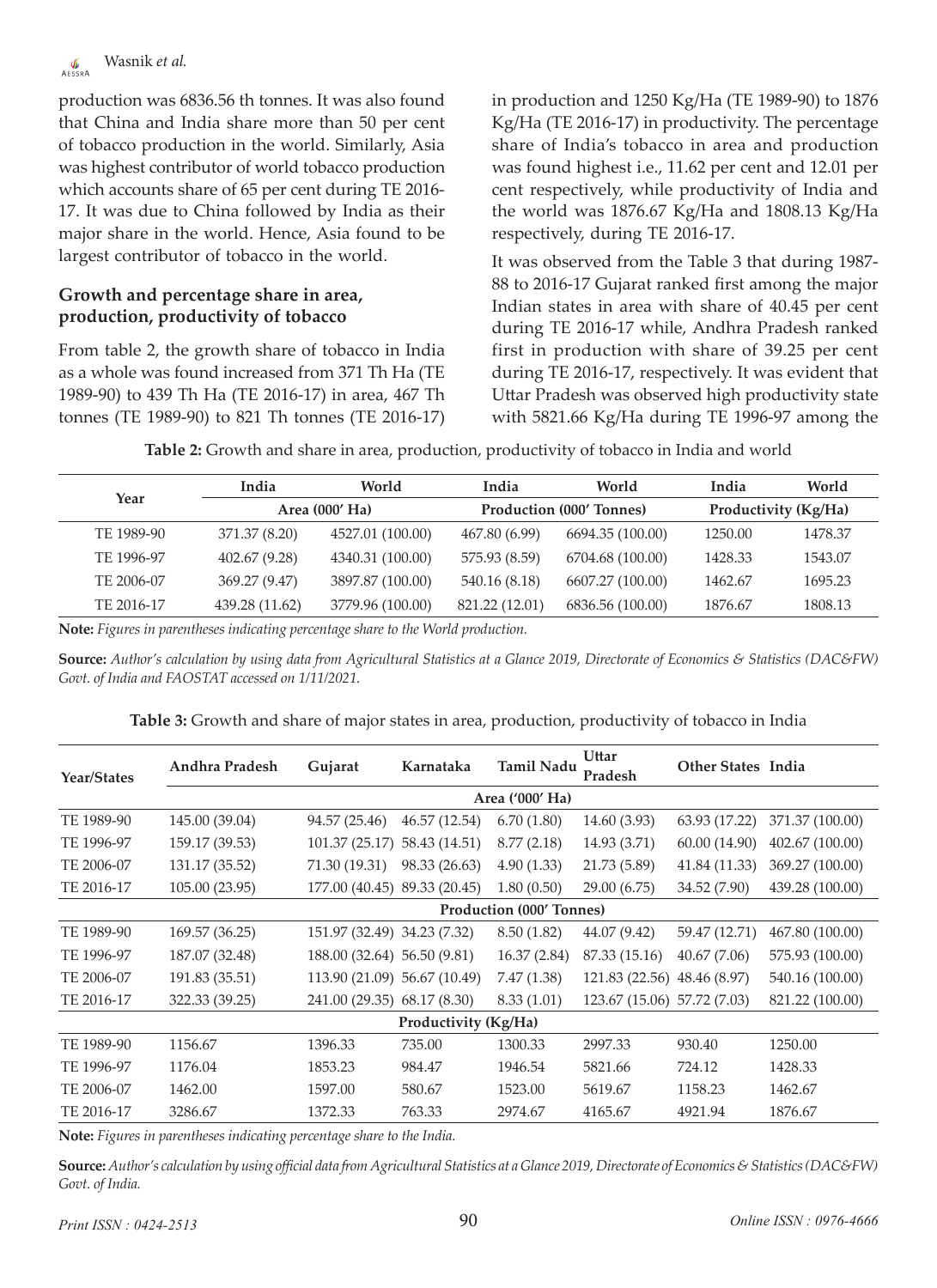other major states of India. It was also found that in case of Tamil Nadu where its growth in area as well as in production was least.

## **Compound growth rates and instability analysis**

The data in table 4 represents growth and instability in area of major tobacco producing states in India during year 1987-88 to 2016-17. Regarding instability analysis table below was found similar results for co-efficient of variation and Cuddy Della Valle index to the respective states for all three periods. It was evident that Uttar Pradesh shown highest instability for both CV and CDVI with variation i.e., 30.91 per cent and 31.31 per cent respectively, during period I among other states. Similarly, Gujarat found to be high instability during period II and overall period i.e., 48.02 per cent and 35.67 per cent respectively, however it was highest of all other major states in India. Instability for India as a whole represents high variation with 13.64 per cent and 14.13 per cent for CV and CDVI respectively.

It was enunciated from the table that Karnataka has positive and highest growth rate of 4.39 per cent and 3.38 per cent per annum with statistically significant at 10 per cent level of significance during period I and overall period respectively, while Gujarat has found to be positive and statistically significant with highest growth rate of 9.31 per cent per annum during period II at 10 per cent level of significance. It was evident that for period I except Karnataka all other major states were found to be statistically nonsignificant. Similarly, in period II only Karnataka and Gujarat found to be statistically non-significant. Again, during overall period, only Gujarat found to be statistically non-significant. Also, India as a whole only during period II it was found positive and statistically significant growth rate with 2.11 per cent per annum at 10 per cent level of significance while period I and overall period found statistically non-significant.

It was evident from the table 5 that production in Uttar Pradesh found highly instable state in terms of both CV and CDVI during period I with 50.79

| Periods                                                                                                                                                                                                                                                                                                                                                                                                                                                                                                                                                                                                                                                                                                                                                                                                                                                                                                                                                                                                                                                                                                                                                                                                              | <b>Particulars</b> |        |        | Karnataka | <b>Tamil Nadu</b> |       | <b>Other States</b>                                                                                                                         | India                        |
|----------------------------------------------------------------------------------------------------------------------------------------------------------------------------------------------------------------------------------------------------------------------------------------------------------------------------------------------------------------------------------------------------------------------------------------------------------------------------------------------------------------------------------------------------------------------------------------------------------------------------------------------------------------------------------------------------------------------------------------------------------------------------------------------------------------------------------------------------------------------------------------------------------------------------------------------------------------------------------------------------------------------------------------------------------------------------------------------------------------------------------------------------------------------------------------------------------------------|--------------------|--------|--------|-----------|-------------------|-------|---------------------------------------------------------------------------------------------------------------------------------------------|------------------------------|
|                                                                                                                                                                                                                                                                                                                                                                                                                                                                                                                                                                                                                                                                                                                                                                                                                                                                                                                                                                                                                                                                                                                                                                                                                      | Mean               | 157.34 | 99.25  | 59.82     | 7.58              | 15.06 | 56.63                                                                                                                                       | 395.68                       |
| Andhra Pradesh Gujarat<br>Uttar Pradesh<br><b>SD</b><br>37.34<br>11.57<br>12.96<br>1.63<br>4.66<br>Period I (1987-88)<br><b>CV</b><br>23.73<br>30.91<br>11.65<br>21.66<br>21.53<br>to $2001-02$ )<br><b>CDVI</b><br>23.78<br>11.96<br>10.68<br>22.11<br>31.31<br>0.39 <sup>NS</sup><br>$-1.89^{NS}(0.01)$<br>4.39*** (0.00) 0.64 <sup>NS</sup> (0.01)<br>$-3.38NS(0.02)$<br><b>CGR</b><br>(0.00)<br>Mean<br>134.25<br>106.91<br>102.50<br>4.78<br>24.31<br><b>SD</b><br>28.30<br>2.88<br>51.34<br>12.61<br>1.38<br>Period II (2002-03<br><b>CV</b><br>21.08<br>12.30<br>28.92<br>11.84<br>48.02<br>to $2016-17$ )<br><b>CDVI</b><br>20.98<br>29.82<br>6.48<br>12.75<br>23.73<br>$9.31***$<br>$-1.37NS(0.01)$<br>$2.56***(0.00)$<br>$0.15^{NS}(0.00) -4.63^{**}(0.01)$<br><b>CGR</b><br>(0.01)<br>Mean<br>6.28<br>145.80<br>103.08<br>81.16<br>19.53<br><b>SD</b><br>34.61<br>2.06<br>6.07<br>36.77<br>25.08<br>Overall Period<br><b>CV</b><br>23.74<br>35.67<br>30.90<br>32.81<br>31.08<br>$(1987-88 \text{ to } 2016-$<br><b>CDVI</b><br>22.66<br>23.64<br>28.34<br>35.18<br>14.73<br>17)<br>1.00 <sup>NS</sup><br>$-1.11$ <sup>*</sup> (0.00)<br>$3.02^{**}(0.00)$<br><b>CGR</b><br>$3.38***(0.00) -2.97***(0.00)$ | 8.33               | 53.96  |        |           |                   |       |                                                                                                                                             |                              |
|                                                                                                                                                                                                                                                                                                                                                                                                                                                                                                                                                                                                                                                                                                                                                                                                                                                                                                                                                                                                                                                                                                                                                                                                                      |                    |        |        |           |                   |       | 14.71                                                                                                                                       | 13.64                        |
|                                                                                                                                                                                                                                                                                                                                                                                                                                                                                                                                                                                                                                                                                                                                                                                                                                                                                                                                                                                                                                                                                                                                                                                                                      |                    |        |        |           |                   |       | 7.89                                                                                                                                        | 14.13                        |
|                                                                                                                                                                                                                                                                                                                                                                                                                                                                                                                                                                                                                                                                                                                                                                                                                                                                                                                                                                                                                                                                                                                                                                                                                      |                    |        |        |           |                   |       | $-3.04***(0.00)$<br>36.36<br>4.16<br>11.44<br>9.66<br>$-1.45$ <sup>*</sup> $(0.00)$<br>46.49<br>12.17<br>26.18<br>9.82<br>$-2.72***$ (0.00) | $-0.21$ NS<br>(0.00)         |
|                                                                                                                                                                                                                                                                                                                                                                                                                                                                                                                                                                                                                                                                                                                                                                                                                                                                                                                                                                                                                                                                                                                                                                                                                      |                    |        |        |           |                   |       |                                                                                                                                             | 409.56                       |
|                                                                                                                                                                                                                                                                                                                                                                                                                                                                                                                                                                                                                                                                                                                                                                                                                                                                                                                                                                                                                                                                                                                                                                                                                      |                    |        |        |           |                   |       |                                                                                                                                             | 50.66                        |
|                                                                                                                                                                                                                                                                                                                                                                                                                                                                                                                                                                                                                                                                                                                                                                                                                                                                                                                                                                                                                                                                                                                                                                                                                      |                    |        |        |           |                   |       |                                                                                                                                             | 12.37                        |
|                                                                                                                                                                                                                                                                                                                                                                                                                                                                                                                                                                                                                                                                                                                                                                                                                                                                                                                                                                                                                                                                                                                                                                                                                      |                    |        |        |           |                   |       |                                                                                                                                             | 8.47                         |
|                                                                                                                                                                                                                                                                                                                                                                                                                                                                                                                                                                                                                                                                                                                                                                                                                                                                                                                                                                                                                                                                                                                                                                                                                      |                    |        |        |           |                   |       |                                                                                                                                             | $2.11***$<br>(0.00)          |
|                                                                                                                                                                                                                                                                                                                                                                                                                                                                                                                                                                                                                                                                                                                                                                                                                                                                                                                                                                                                                                                                                                                                                                                                                      |                    |        |        |           |                   |       |                                                                                                                                             | 402.62                       |
|                                                                                                                                                                                                                                                                                                                                                                                                                                                                                                                                                                                                                                                                                                                                                                                                                                                                                                                                                                                                                                                                                                                                                                                                                      |                    |        |        |           |                   |       |                                                                                                                                             | 51.91                        |
|                                                                                                                                                                                                                                                                                                                                                                                                                                                                                                                                                                                                                                                                                                                                                                                                                                                                                                                                                                                                                                                                                                                                                                                                                      |                    |        |        |           |                   |       |                                                                                                                                             | 12.89                        |
|                                                                                                                                                                                                                                                                                                                                                                                                                                                                                                                                                                                                                                                                                                                                                                                                                                                                                                                                                                                                                                                                                                                                                                                                                      |                    |        |        |           |                   |       |                                                                                                                                             | 12.63                        |
|                                                                                                                                                                                                                                                                                                                                                                                                                                                                                                                                                                                                                                                                                                                                                                                                                                                                                                                                                                                                                                                                                                                                                                                                                      |                    |        | (0.00) |           |                   |       |                                                                                                                                             | 0.42 <sup>NS</sup><br>(0.00) |

**Table 4:** State-wise growth and instability in area of major tobacco producing states in India during year 1987-88 to 2016-17

**Note:** *1. \*, \*\* and \*\*\* represents significance at 0.01, 0.05 and 0.1 level respectively and NS- Non-Significant. 2. Figures in parentheses indicate respective standard error.*

**Source:** *Estimated by the author using official data from Agricultural Statistics at a Glance 2019, Directorate of Economics & Statistics (DAC&FW) Govt. of India.*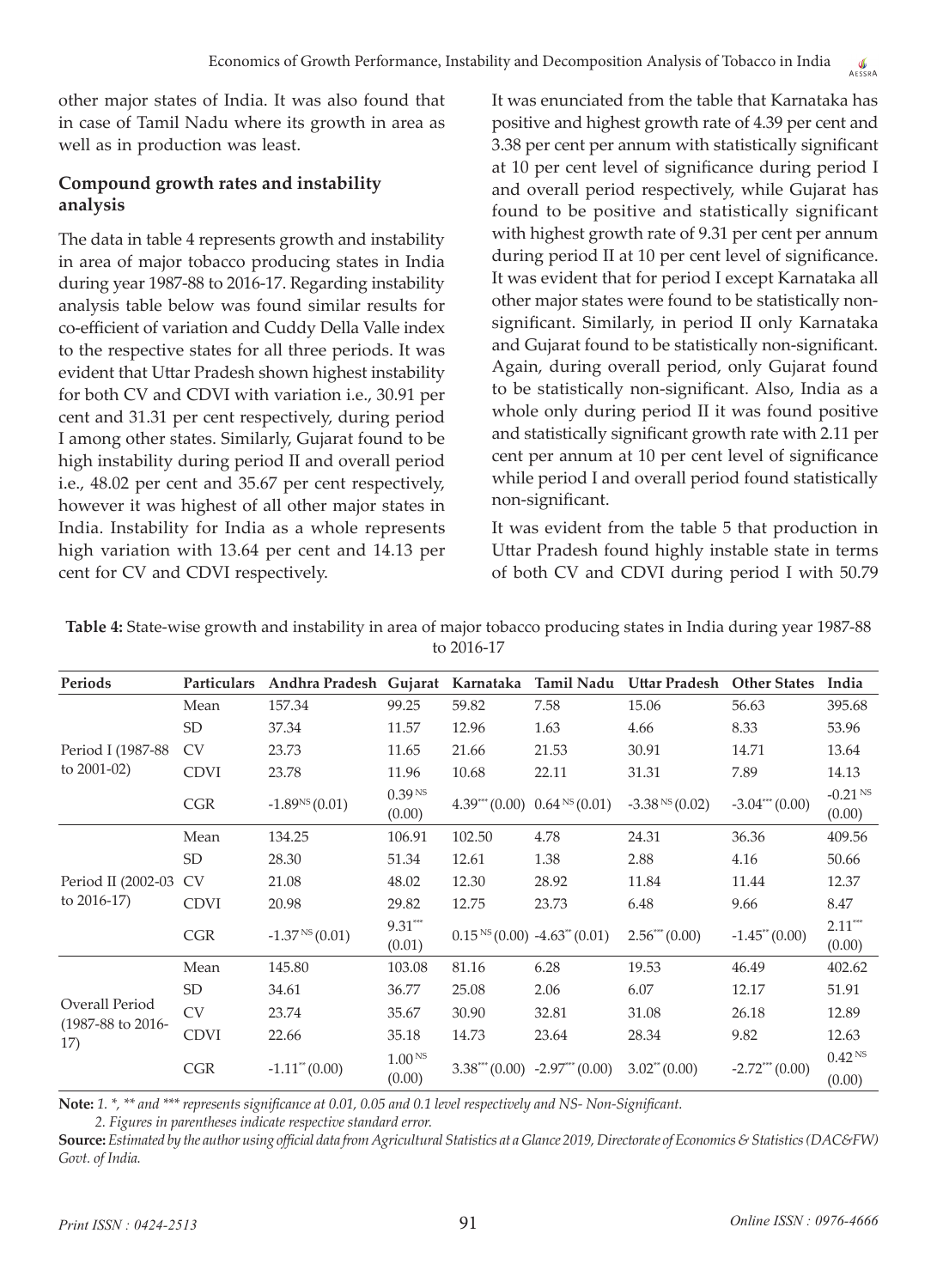| Periods                  | Particulars | Andhra<br>Pradesh |              |             |                    | Gujarat Karnataka Tamil Nadu Uttar Pradesh Other States India |             |                    |
|--------------------------|-------------|-------------------|--------------|-------------|--------------------|---------------------------------------------------------------|-------------|--------------------|
|                          | Mean        | 189.81            | 159.66       | 48.73       | 11.90              | 82.07                                                         | 45.90       | 538.07             |
|                          | <b>SD</b>   | 42.78             | 31.49        | 10.99       | 3.09               | 41.69                                                         | 8.66        | 83.96              |
| Period I (1987-88 to     | <b>CV</b>   | 22.54             | 19.72        | 22.54       | 25.98              | 50.79                                                         | 18.87       | 15.60              |
| $2001 - 02$              | <b>CDVI</b> | 23.12             | 19.86        | 15.76       | 25.56              | 52.15                                                         | 8.42        | 16.09              |
|                          |             | $-0.90^{NS}$      | $-1.15^{N5}$ | $4.30***$   | 1.85 <sup>NS</sup> | 2.94 <sup>NS</sup>                                            | $-3.64***$  | 0.44 <sup>NS</sup> |
|                          | <b>CGR</b>  | (0.01)            | (0.01)       | (0.00)      | (0.01)             | (0.02)                                                        | (0.00)      | (0.00)             |
|                          | Mean        | 255.91            | 171.09       | 71.65       | 7.81               | 96.12                                                         | 49.38       | 651.97             |
|                          | <b>SD</b>   | 66.38             | 77.39        | 24.27       | 1.54               | 36.19                                                         | 8.87        | 129.90             |
| Period II (2002-03 to    | <b>CV</b>   | 25.94             | 45.23        | 33.87       | 19.73              | 37.65                                                         | 17.96       | 19.92              |
| $2016-17$                | <b>CDVI</b> | 16.19             | 32.96        | 32.14       | 20.13              | 37.71                                                         | 13.25       | 9.82               |
|                          | <b>CGR</b>  | $4.86***$         | $7.99***$    | $2.79^{NS}$ | $-0.89NS$          | $-2.45^{NS}$                                                  | $2.73***$   | $4.00***$          |
|                          |             | (0.00)            | (0.01)       | (0.01)      | (0.01)             | (0.01)                                                        | (0.00)      | (0.00)             |
|                          | Mean        | 222.86            | 165.38       | 60.19       | 9.85               | 89.09                                                         | 47.64       | 595.02             |
|                          | <b>SD</b>   | 64.35             | 58.34        | 21.87       | 3.18               | 39.01                                                         | 8.79        | 122.08             |
| Overall Period (1987-88) | <b>CV</b>   | 28.87             | 35.28        | 36.34       | 32.24              | 43.79                                                         | 18.45       | 20.52              |
| to $2016-17$ )           | <b>CDVI</b> | 24.15             | 35.34        | 25.86       | 27.53              | 43.66                                                         | 18.64       | 16.33              |
|                          | <b>CGR</b>  | $1.98***$         | $0.74^{NS}$  | $2.74***$   | $-1.92***$         | 1.61 <sup>NS</sup>                                            | $0.25^{NS}$ | $1.49***$          |
|                          |             | (0.00)            | (0.00)       | (0.00)      | (0.00)             | (0.01)                                                        | (0.00)      | (0.00)             |

**Table 5:** State-wise growth and instability in production of major tobacco producing states in India during year 1987-88 to 2016-17

**Note:** *1. \*, \*\* and \*\*\* represents significance at 0.01, 0.05 and 0.1 level respectively and NS- Non-Significant. 2. Figures in parentheses indicate respective standard error.*

**Source:** *Estimated by the author using official data from Agricultural Statistics at a Glance 2019, Directorate of Economics & Statistics (DAC&FW) Govt. of India.*

per cent and 52.15 and overall period with 43.79 per cent and 43.66 per cent respectively, while during period II Gujarat found to be highly instable for CV with 45.23 per cent and Uttar Pradesh for CDVI with 37.71 per cent. As for India as a whole, it was reported highly instable during overall period for both CV and CDVI with 20.52 per cent and 16.33 per cent respectively.

It was revealed from table 5 that Karnataka has highly positive and statistically significant growth rate for period I i.e., 4. 30 per cent per annum and overall period i.e., 2.74 per cent with 10 per cent level of significance while Gujarat found highly positive and statistically significant growth rate of 7.99 per cent per annum with 10 per cent level of significance. During period I, except Karnataka, all other major states were found to be statistically nonsignificant. Similarly, during period II, Karnataka, Tamil Nadu and Uttar Pradesh found statistically non-significant growth rate. Also, during overall period, Gujarat and Uttar Pradesh found statistically non-significant growth rates. India's tobacco production found to be highly positive and

statistically significant growth rate of 4 per cent per annum with 10 per cent level of significance.

The results presented in table 6 was the state wise growth and instability in productivity of major tobacco producing states in India. It was observed that Tamil Nadu found highly instable in both CV and CDVI with 51.40 per cent and 45. 52 per cent respectively during period II. Instability i.e., CV and CDVI was found different for different states both in period I and overall period. Compared to period I and period II, India found highly instable during overall period in both CV and CDVI with 12.59 per cent and 8.16 per cent respectively.

Table 6 enunciate the highest compound growth rate in productivity for Uttar Pradesh during period I with positively statistically significant growth of 6.40 per cent per annum at 10 per cent level of significance. Similarly, Andhra Pradesh found positive and highly significant growth rate in both the periods i.e., period II and overall period with 6.32 per cent and 3.12 per cent respectively at 10 per cent level of significance. During period I, except for Uttar Pradesh the growth rate of all other major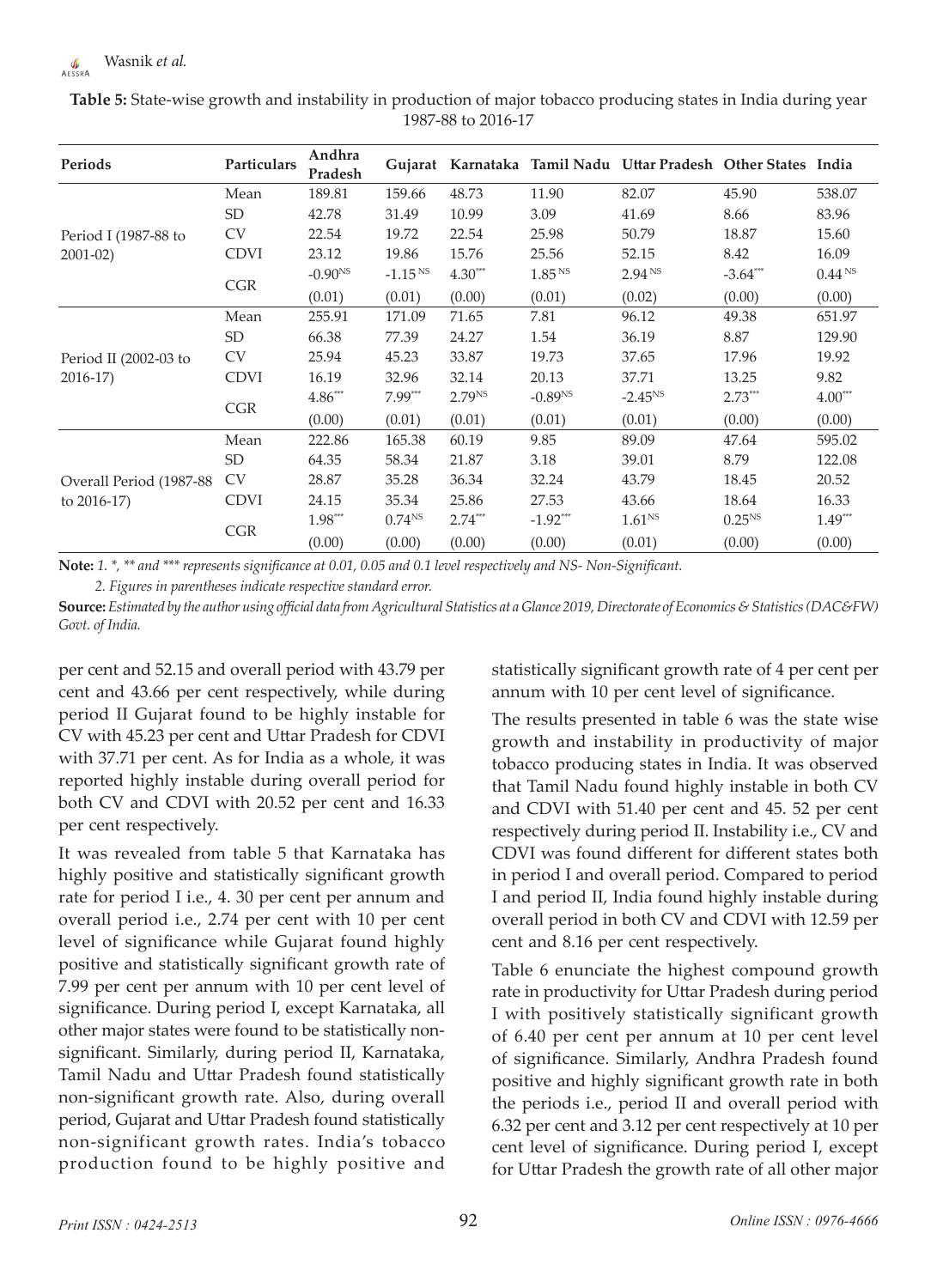| Periods                   | Particulars | Andhra Pradesh     | Gujarat               | Karnataka    | Tamil Nadu         | <b>Uttar Pradesh</b> | <b>Other States</b>   | India              |
|---------------------------|-------------|--------------------|-----------------------|--------------|--------------------|----------------------|-----------------------|--------------------|
|                           | Mean        | 1228.95            | 1515.83               | 822.59       | 1577.84            | 5224.64              | 822.23                | 1357.80            |
| Period I                  | <b>SD</b>   | 168.19             | 379.75                | 148.55       | 269.68             | 1519.48              | 102.74                | 110.75             |
| $(1987 - 88)$             | <b>CV</b>   | 13.69              | 25.05                 | 18.06        | 17.09              | 29.08                | 12.50                 | 8.16               |
| to 2001-                  | <b>CDVI</b> | 13.34              | 25.95                 | 18.73        | 16.99              | 21.35                | 12.67                 | 7.95               |
| 02)                       | <b>CGR</b>  | 1.01 <sup>NS</sup> | 0.38 <sup>NS</sup>    | $-0.11^{NS}$ | 1.02 <sup>NS</sup> | $6.40***$            | $-0.62$ <sup>NS</sup> | 0.65 <sup>NS</sup> |
|                           |             | (0.00)             | (0.01)                | (0.00)       | (0.00)             | (0.01)               | (0.00)                | (0.00)             |
|                           | Mean        | 1996.13            | 1624.27               | 694.87       | 1815.13            | 3950.00              | 2025.43               | 1582.53            |
| Period II                 | SD          | 813.66             | 184.00                | 180.89       | 933.05             | 1616.99              | 1783.74               | 177.97             |
| $(2002 - 03)$             | <b>CV</b>   | 40.76              | 11.33                 | 26.03        | 51.40              | 40.94                | 88.07                 | 11.25              |
| to 2016-                  | <b>CDVI</b> | 22.66              | 10.50                 | 24.36        | 45.52              | 36.82                | 51.08                 | 7.49               |
| 17)                       | CGR         | $6.32***$          | $-1.20$ <sup>**</sup> | $2.64^{NS}$  | $3.93***$          | $-4.88*$             | $11.54***$            | $1.84***$          |
|                           |             | (0.00)             | (0.00)                | (0.01)       | (0.01)             | (0.01)               | (0.01)                | (0.00)             |
|                           | Mean        | 1612.54            | 1570.05               | 758.73       | 1696.49            | 4587.32              | 1423.83               | 1470.17            |
| Overall                   | <b>SD</b>   | 696.76             | 298.33                | 175.12       | 685.53             | 1672.43              | 1384.02               | 185.13             |
| Period                    | <b>CV</b>   | 43.21              | 19.00                 | 23.08        | 40.41              | 36.46                | 97.20                 | 12.59              |
| $(1987 - 88)$<br>to 2016- | <b>CDVI</b> | 25.07              | 19.11                 | 22.89        | 38.52              | 35.62                | 63.74                 | 8.16               |
| 17)                       |             | $3.12***$          | 0.39 <sup>NS</sup>    | $-0.62^{NS}$ | $1.03*$            | $-1.40^{NS}$         | $4.88^{\ast\ast\ast}$ | $1.07***$          |
|                           | <b>CGR</b>  | (0.00)             | (0.00)                | (0.00)       | (0.00)             | (0.00)               | (0.00)                | (0.00)             |

**Table 6:** State-wise growth and instability in productivity of major tobacco producing states in India during year 1987-88 to 2016-17

**Note:** *1. \*, \*\* and \*\*\* represents significance at 0.01, 0.05 and 0.1 level respectively and NS- Non-Significant.*

*2. Figures in parentheses indicate respective standard error.*

**Source:** *Estimated by the authors using official data from Agricultural Statistics at a Glance2019, Directorate of Economics & Statistics (DAC&FW) Govt. of India.*

| Table 7: State wise decomposition analysis (%) of tobacco in India (1987-2016) |  |  |  |
|--------------------------------------------------------------------------------|--|--|--|
|--------------------------------------------------------------------------------|--|--|--|

|                                                            | Particulars              | Andhra  |         | Gujarat Karnataka |            | Uttar   | Other         | India |
|------------------------------------------------------------|--------------------------|---------|---------|-------------------|------------|---------|---------------|-------|
|                                                            |                          | Pradesh |         |                   | Nadu       | Pradesh | <b>States</b> |       |
|                                                            | Area effect              | 66.70   | 8.02    | 79.34             | 18.89      | 11.52   | 19.26         | 77.49 |
| Period I (1987-                                            | Productivity             |         |         |                   |            |         |               |       |
| 88 to 2001-02)                                             | effect                   | 12.76   | 72.61   | 14.17             | 82.89      | 61.97   | 84.11         | 6.32  |
|                                                            | Interaction effect 20.54 |         | 20.54   | 6.49              | $-1.78$    | 26.51   | $-3.37$       | 16.19 |
|                                                            | Area effect              | 9.11    | 78.55   | 126.26            | $-445.04$  | 27.12   | 119.85        | 30.51 |
| Period II (2002-                                           | Productivity             |         |         |                   |            |         |               |       |
| $03$ to $2016-17$ )                                        | effect                   | 88.39   | 23.59   | $-9.46$           | 1998.80    | 42.27   | $-34.30$      | 56.60 |
| Periods<br>Overall Period<br>$(1987 - 88)$ to<br>$2016-17$ | Interaction effect 2.50  |         | $-2.14$ | $-16.80$          | $-1453.76$ | 30.61   | 14.44         | 12.89 |
|                                                            | Area effect              | 36.91   | 44.50   | 103.61            | $-213.07$  | 19.59   | 71.29         | 53.19 |
|                                                            | Productivity             |         |         |                   |            |         |               |       |
|                                                            | effect                   | 51.87   | 47.26   | 1.95              | 1040.84    | 51.78   | 22.87         | 32.33 |
|                                                            | Interaction effect 11.21 |         | 8.24    | $-5.56$           | -727.77    | 28.63   | 5.85          | 14.48 |

states found statistically non-significant. While, during period II, only for Karnataka found nonsignificant growth rate. However, India's growth rate for period II and overall period was found positive and statistically significant with 1.84 per cent and 1.07 per cent per annum respectively at 10 per cent level of significance.

#### **Decomposition analysis of tobacco in India**

Table 7 represents the percentage contribution of relative period wise and state wise effect in production of tobacco in India. It was evident from the table that during period I, period II and overall period the highest contributors of area, productivity and their interaction was Karnataka, Tamil Nadu